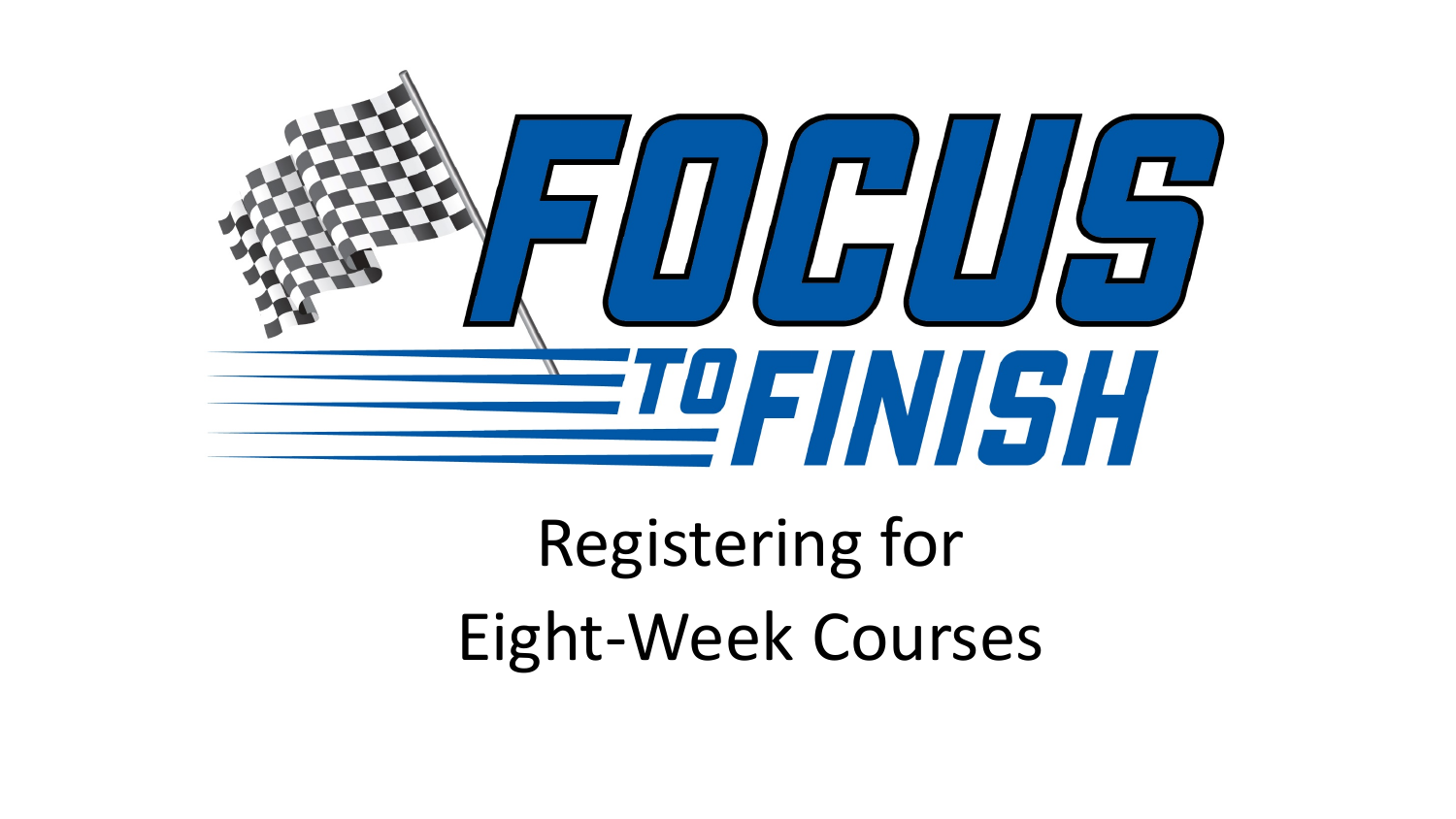

### •**What is Focus to Finish?**

- Unique approach to shortening most courses from 16 weeks to 8 weeks
- Two eight-week terms offered each fall and spring semester
- **You focus on just two courses during each of those eight-week terms and finish those two courses before you move on to the next term**
- Because you focus on just two (three if you are an overachiever…and that's okay):
	- **You won't feel overwhelmed with 4-7 different courses and their assignments and deadlines.**
	- You won't feel the traditional 10-week burnout.
	- You won't have time to get bored with any one subject or forget an assignment.
	- **Quality** course experience, not **quantity**….you will work smarter, not harder!

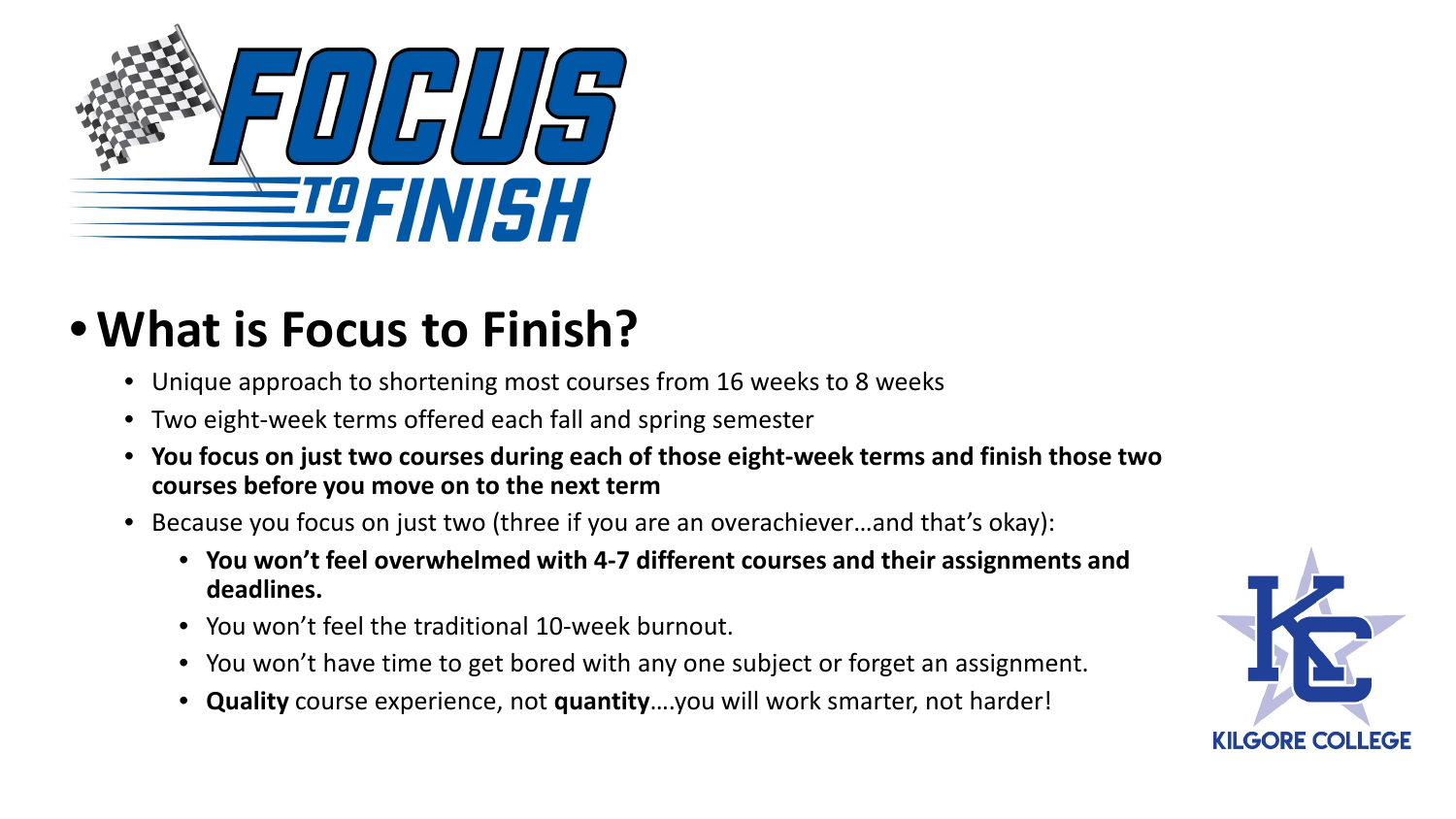

# Steps for Registering as Full-Time Student

- Consult the Career Pathway Map appropriate for the students major.
- <https://www.kilgore.edu/academics/career-pathways>
- Use the Career Pathway Map as your guide to completing a degree or certificate in the most efficient manner possible.
- Check your Advising Worksheet in Access KC to ensure all classes are meeting your degree requirements.



**Student Success Tip #1 --** Where possible, use the recommended course sequence on the Career Pathway Map to ensure prerequisites are met for future required courses.

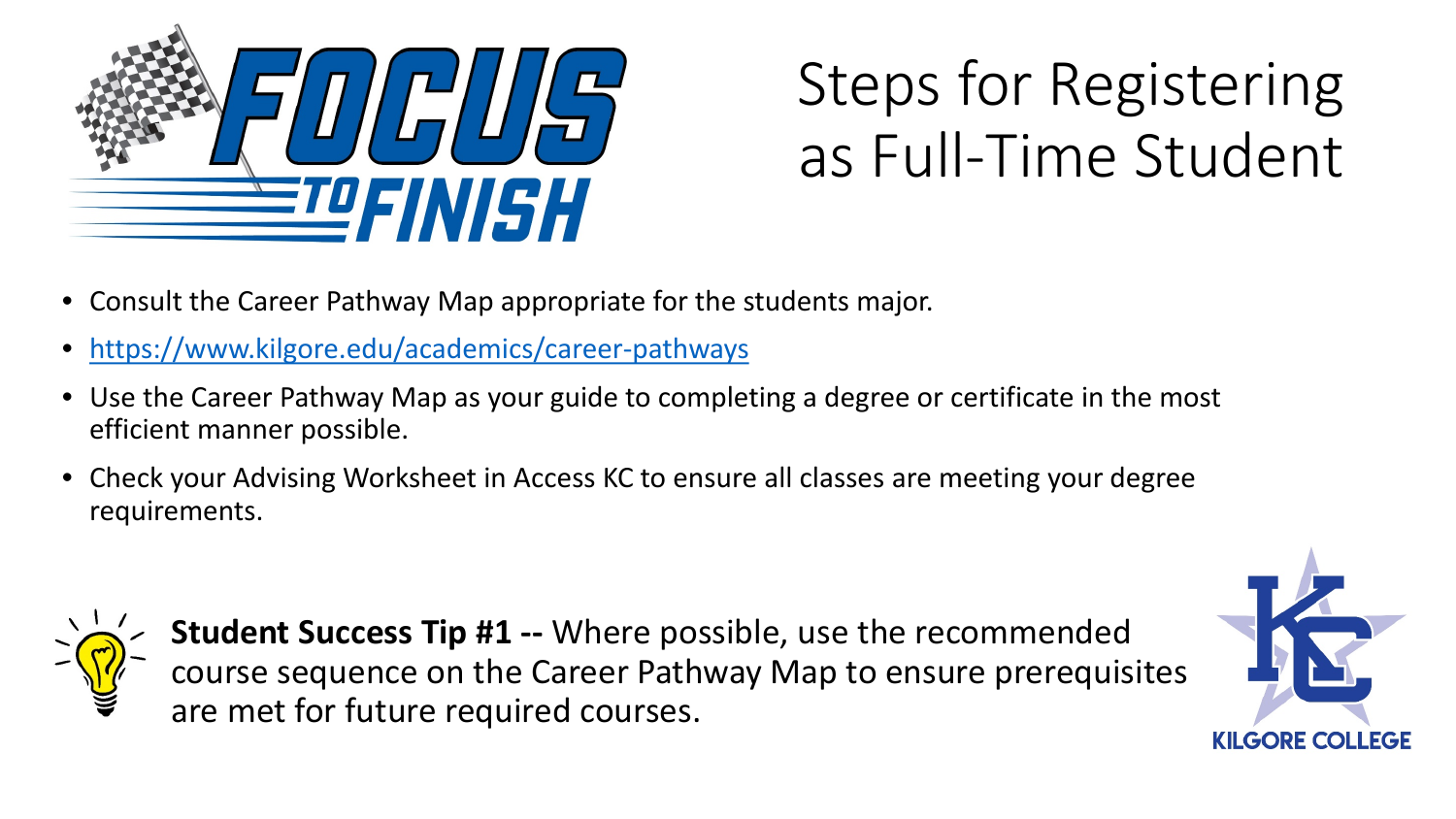

## Steps for Registering as Full-Time Student



**Student Success Tip #2 –** Think about your work schedule and family commitments. Time spent to be successful in courses requires time spent in class, to study for tests, written assignments and projects.

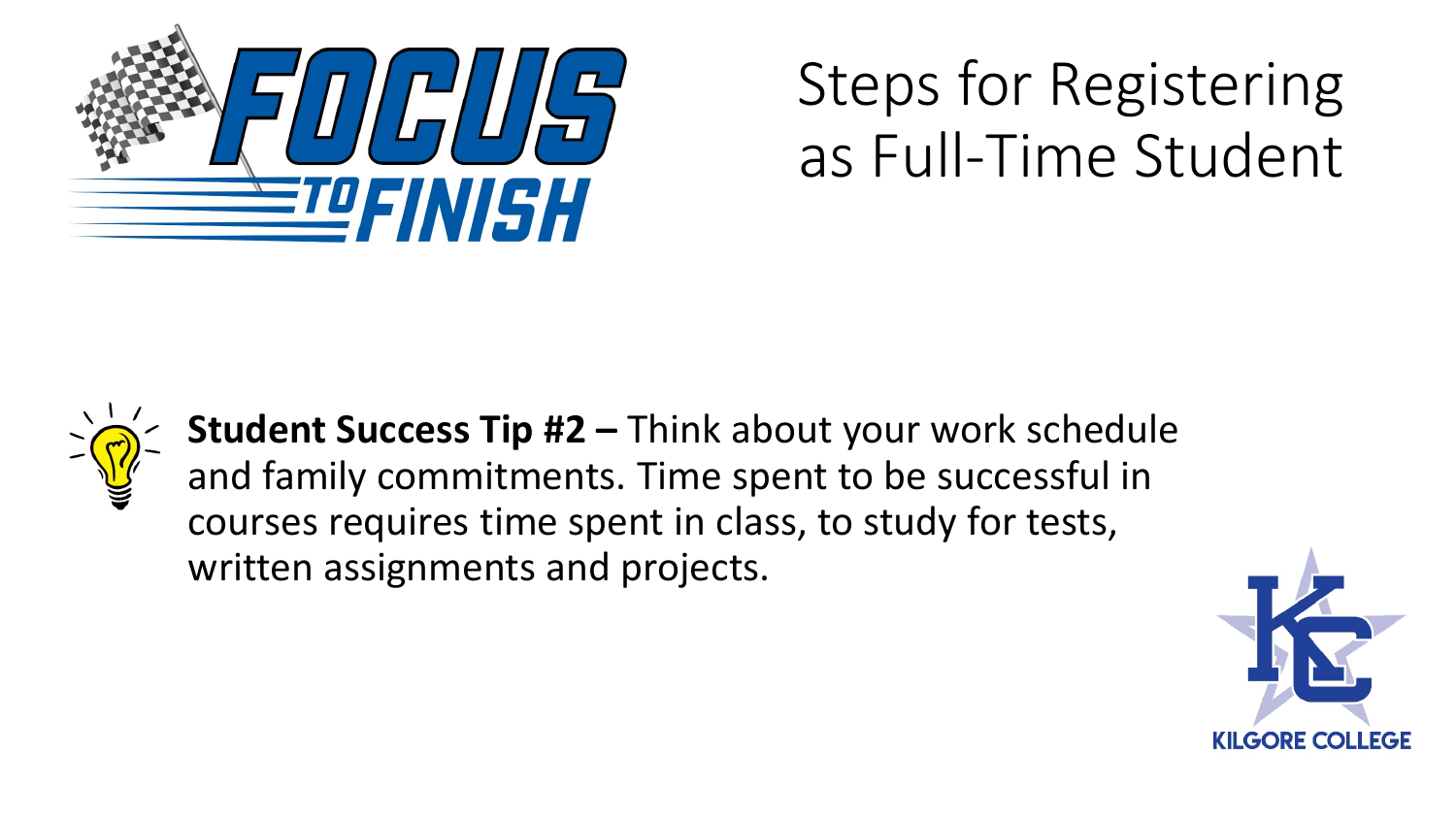

## Steps for Registering a Full-Time Student

Select the next 4-5 courses needed to maintain progress on your Career Pathway.



**Student Success Tip #3** -- Avoid registering for sequenced courses in the same semester (Example: Avoid registering for English 1301 in Fall 1 term and English 1302 in Fall 2 term.). Instead, save the second course for the next semester.

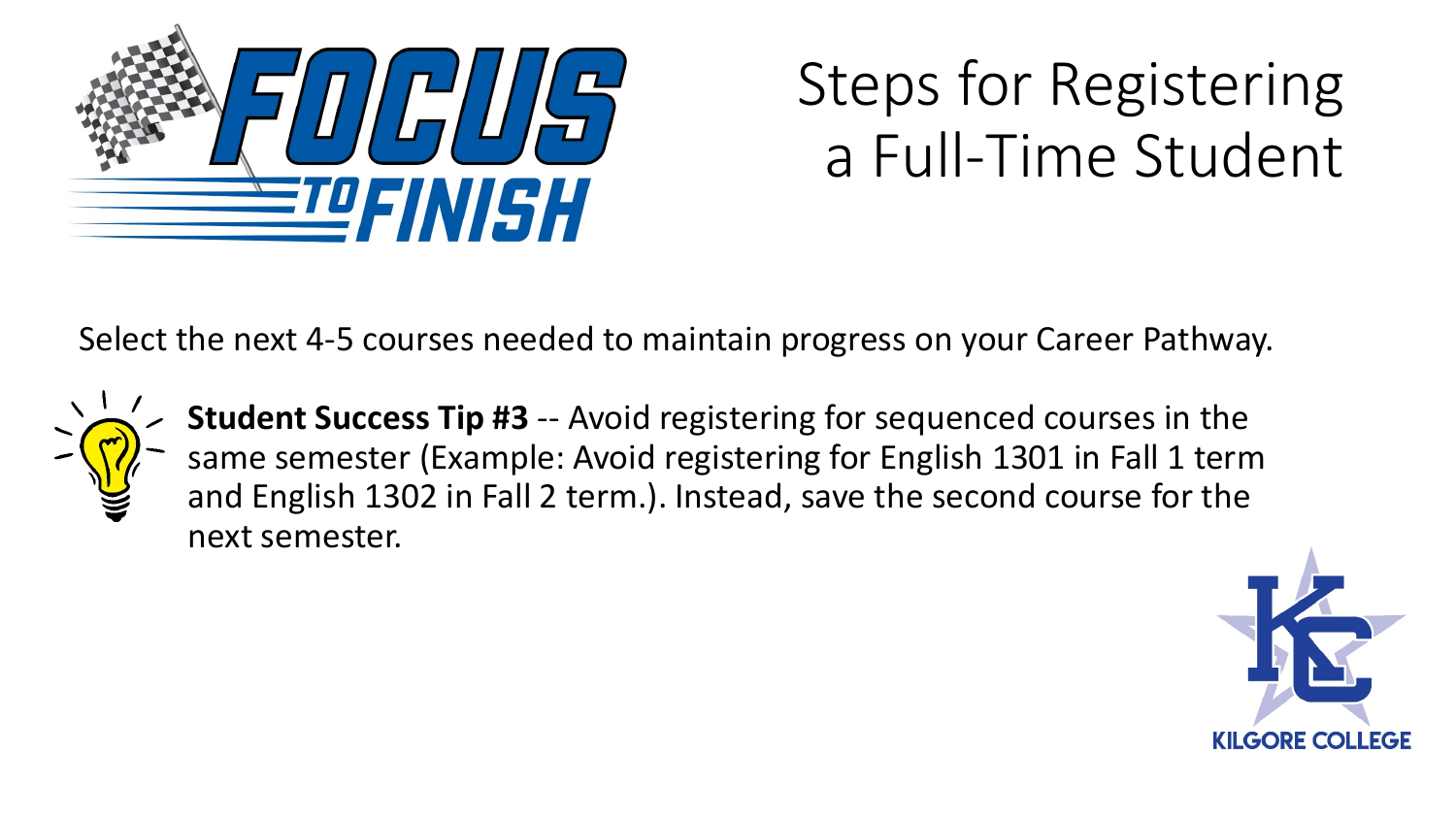

# Steps for Registering as Full or Part-Time

#### **Full-time - Choose 2 courses to take in Fall 1 term and 2-3 courses for Fall 2 term**.

- a. Keep in mind that some courses may remain 16-weeks long. Pay attention to start and stop dates!
- b. If you are taking a 16-week course, you should not register for 3 courses in an 8- week term.

#### **Part-time – Choose 2-3 courses to enroll in**

- a. Choose 1-2 of those courses to take in the Fall 1 term and 1 for the Fall 2 term.
- b. Financial Aid will only cover what students initially register for at the beginning of Term 1. The only way to add an extra class for term 2 is to pay out-of-pocket for the class and book.



**Student Success Tip #4 –** Balance courses carefully to ensure you do not overload a term with reading intensive or math intensive courses (Examples: Try to avoid taking a math and chemistry class in the same term; instead, take math in Fall 1 and chemistry in Fall 2).

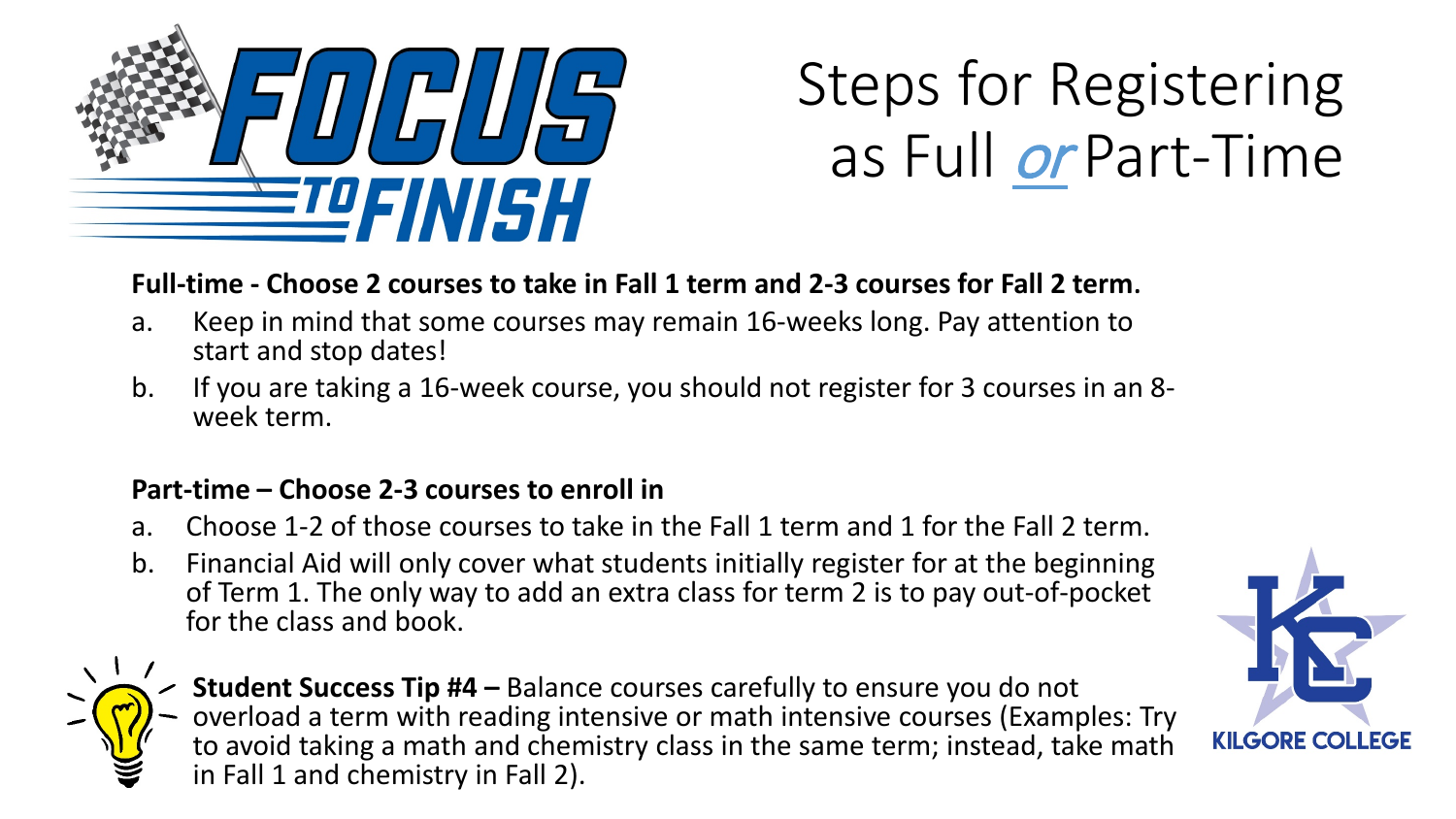

# Steps for Registering a Full-Time Student

**Financial Aid Consideration –** to qualify for the maximum financial aid possible, you must register for the entire Fall semester (Fall 1 and Fall 2 terms) prior to the start of the Fall semester.



**Student Success Tip #5 –** Look at the semester as a whole, courses you want to complete in the total semester, and register for both 8 week and 16 week courses at the same time. Financial Aid is awarded for the whole semester and will be based on the courses you are enrolled in at the beginning of the semester. You will need to buy all your books at the beginning of the semester and put the 2<sup>nd</sup> term books in a safe place!